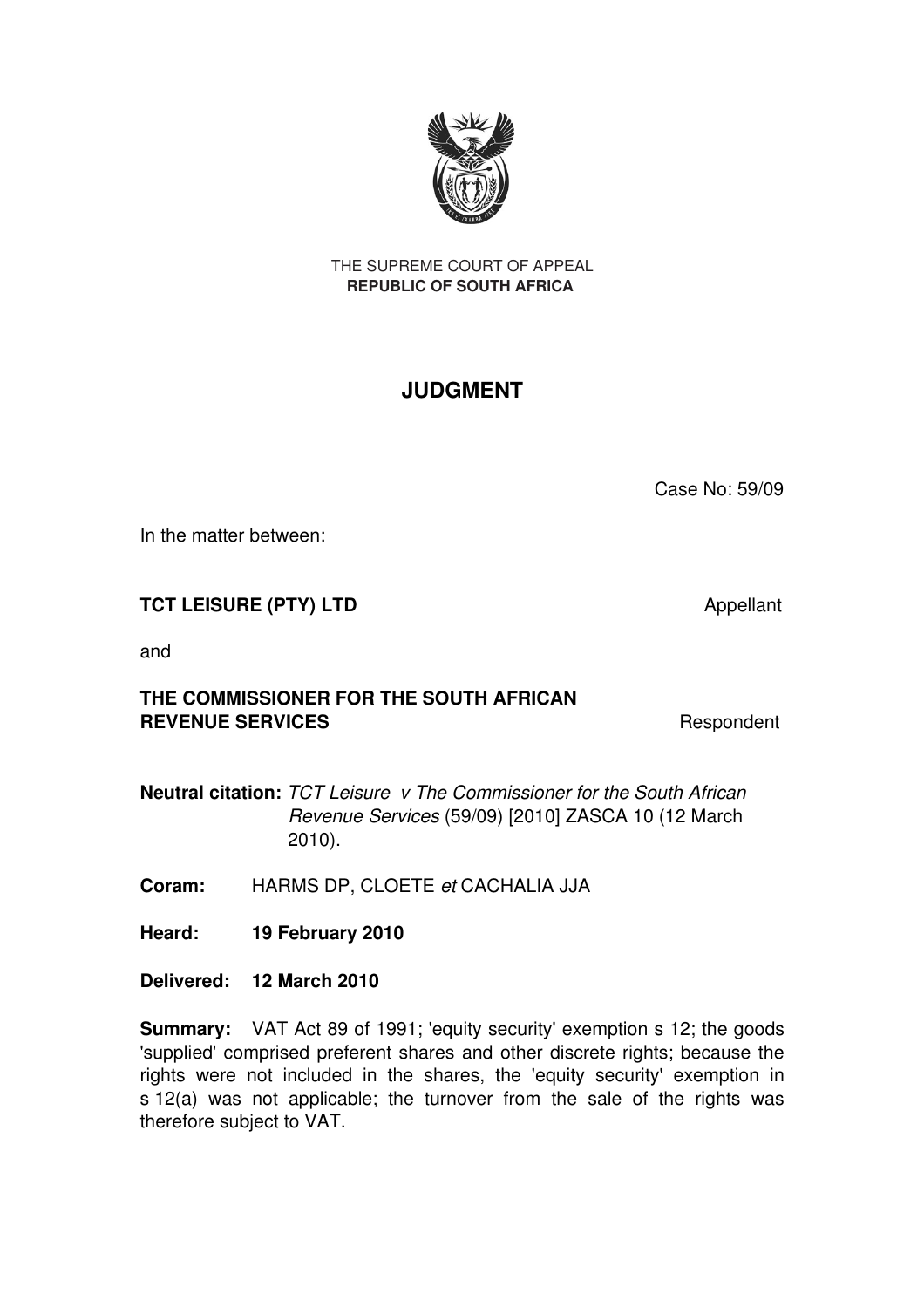#### **ORDER** \_\_\_\_\_\_\_\_\_\_\_\_\_\_\_\_\_\_\_\_\_\_\_\_\_\_\_\_\_\_\_\_\_\_\_\_\_\_\_\_\_\_\_\_\_\_\_\_\_\_\_\_\_\_\_\_\_\_\_\_\_\_

\_\_\_\_\_\_\_\_\_\_\_\_\_\_\_\_\_\_\_\_\_\_\_\_\_\_\_\_\_\_\_\_\_\_\_\_\_\_\_\_\_\_\_\_\_\_\_\_\_\_\_\_\_\_\_\_\_\_\_\_\_\_

On appeal from: Special Tax Court (Durban) (Hurt J presiding):

The appeal is dismissed with costs including the costs of two counsel.

#### **JUDGMENT** \_\_\_\_\_\_\_\_\_\_\_\_\_\_\_\_\_\_\_\_\_\_\_\_\_\_\_\_\_\_\_\_\_\_\_\_\_\_\_\_\_\_\_\_\_\_\_\_\_\_\_\_\_\_\_\_\_\_\_\_\_\_

\_\_\_\_\_\_\_\_\_\_\_\_\_\_\_\_\_\_\_\_\_\_\_\_\_\_\_\_\_\_\_\_\_\_\_\_\_\_\_\_\_\_\_\_\_\_\_\_\_\_\_\_\_\_\_\_\_\_\_\_\_\_

CLOETE JA (HARMS DP *et* CACHALIA JA concurring):

[1] The Holiday Club is an organisation which has for some time sold holiday accommodation commonly known as 'time-share' to members of the public. The organisation was restructured in 1995. Before that date, VAT was paid on the product it supplied and thereafter, it was not. The cardinal question in this appeal is whether VAT was payable in respect of the product sold after the restructuring.

[2] The various components of the organisation making up The Holiday Club from time to time, have varied. In 1993 Leisure Property Trust ('the trust') was formed. The trust acquired rights to accommodation introduced to it by TCT Leisure (Pty) Ltd (to which, without begging the question, I shall refer as 'the taxpayer') and in return for which the trust issued 'points rights' to the taxpayer. These points rights conferred a contractual right of occupation enforceable against the trust exercisable subject to defined conditions. The taxpayer sold the points rights to members of the public. It was common cause before this court that these transactions constituted a 'taxable supply' on which VAT was payable; and VAT was in fact paid. The relevant provisions of the Value-Added Tax Act 89 of 1991 read: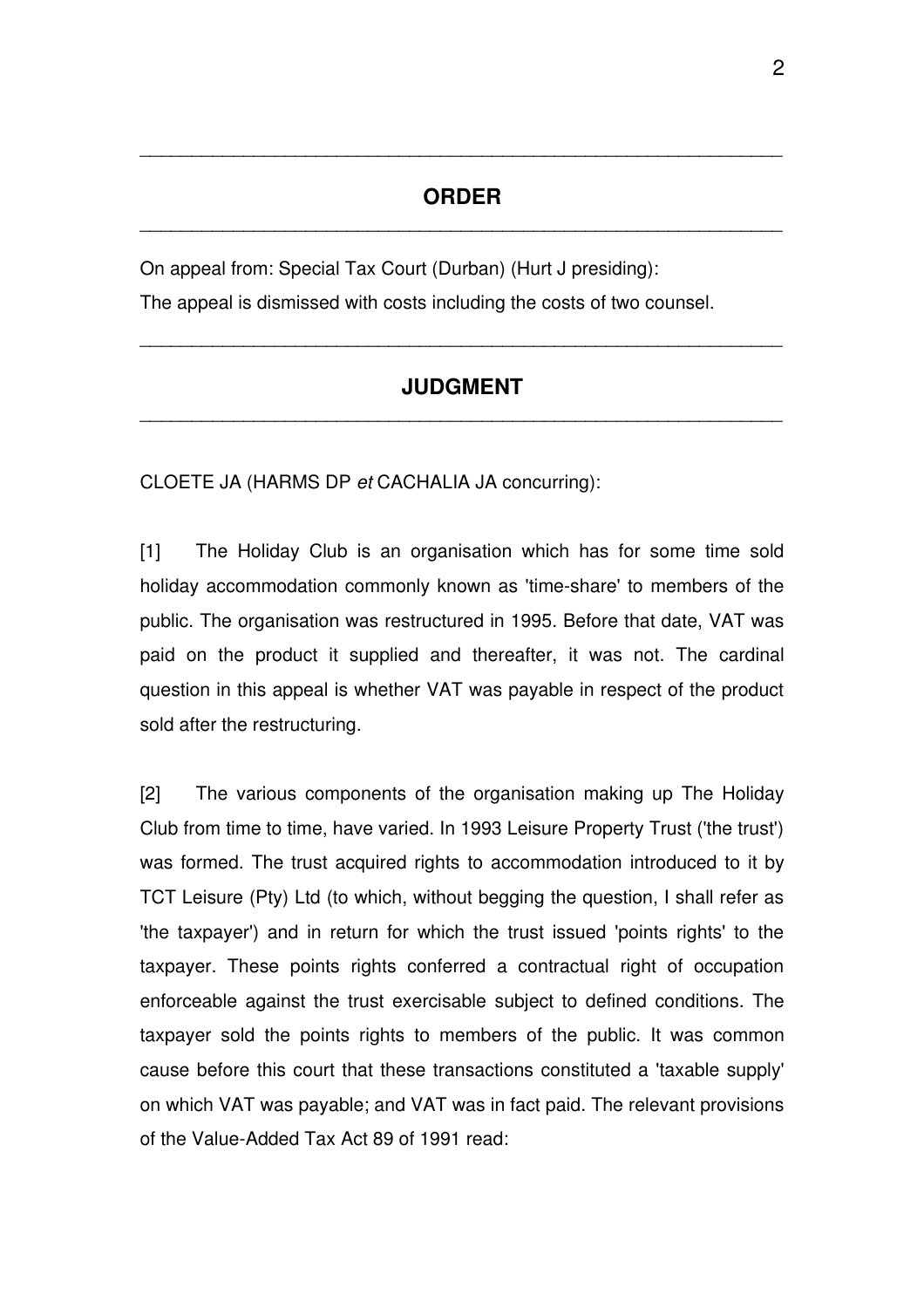'7(1) Subject to the exemptions, exceptions, deductions and adjustments provided for in this Act, there shall be levied and paid for the benefit of the National Revenue Fund a tax, to be known as the valued-added tax  $-$ 

(a) on the supply by any vendor of goods or services supplied by him on or after the commencement date in the course or furtherance of any enterprise carried on by him;

. . .

calculated at the rate of 14 per cent on the value of the supply concerned . . . .'[1](#page-2-0)

[3] When The Holiday Club was restructured in 1995 a new company, Leisure Holiday Club Ltd ('LHC'), was formed. The trust became its sole ordinary shareholder. The taxpayer transferred properties and rights of use in properties comprising holiday accommodation, which it owned, to LHC for a consideration of R27,5m consisting of the issue to the taxpayer of 62 500 preference shares in LHC with a nominal value of one cent each ('the shares') and 6[2](#page-2-1) 500 'debentures'<sup>2</sup> with a face value of R439,99 each. These properties and rights of use in properties were then acquired by the trust from LHC; and the taxpayer began selling the shares (and possibly the 'debentures') which it had acquired in LHC, to members of the public. It is in respect of the turnover from these sales, for the financial years ending February 1998 to February 2002, that the Commissioner issued the revised assessments levying VAT which are at issue in this appeal.

[4] The Commissioner raised the assessments on the basis that the taxpayer dealt in 'timeshare interests' which were included in the definition of 'fixed property' in the VAT Act and, accordingly, that those interests were 'goods' and their supply fell within the purview of s  $7(1)$  of the Act.<sup>[3](#page-2-2)</sup> The basis of the assessments was unanimously upheld by the Special Tax Court,

<span id="page-2-0"></span><sup>&</sup>lt;sup>1</sup> Section 7(1) has been reproduced in its present form. The amendments to it from time to time since its commencement are irrelevant to the present appeal.

<span id="page-2-1"></span><sup>&</sup>lt;sup>2</sup> It is not necessary for purposes of the appeal to decide whether this description is accurate.

<span id="page-2-2"></span><sup>&</sup>lt;sup>3</sup> In s 1 of the VAT Act, 'goods' are defined as meaning inter alia 'fixed property'; and 'fixed property' is defined as meaning inter alia 'in relation to a property time-sharing scheme, any time-sharing interest as defined in section 1 of the Property Time-sharing Control Act, 1983 (Act 75 of 1983), and any real right in any such . . . time-sharing interest.'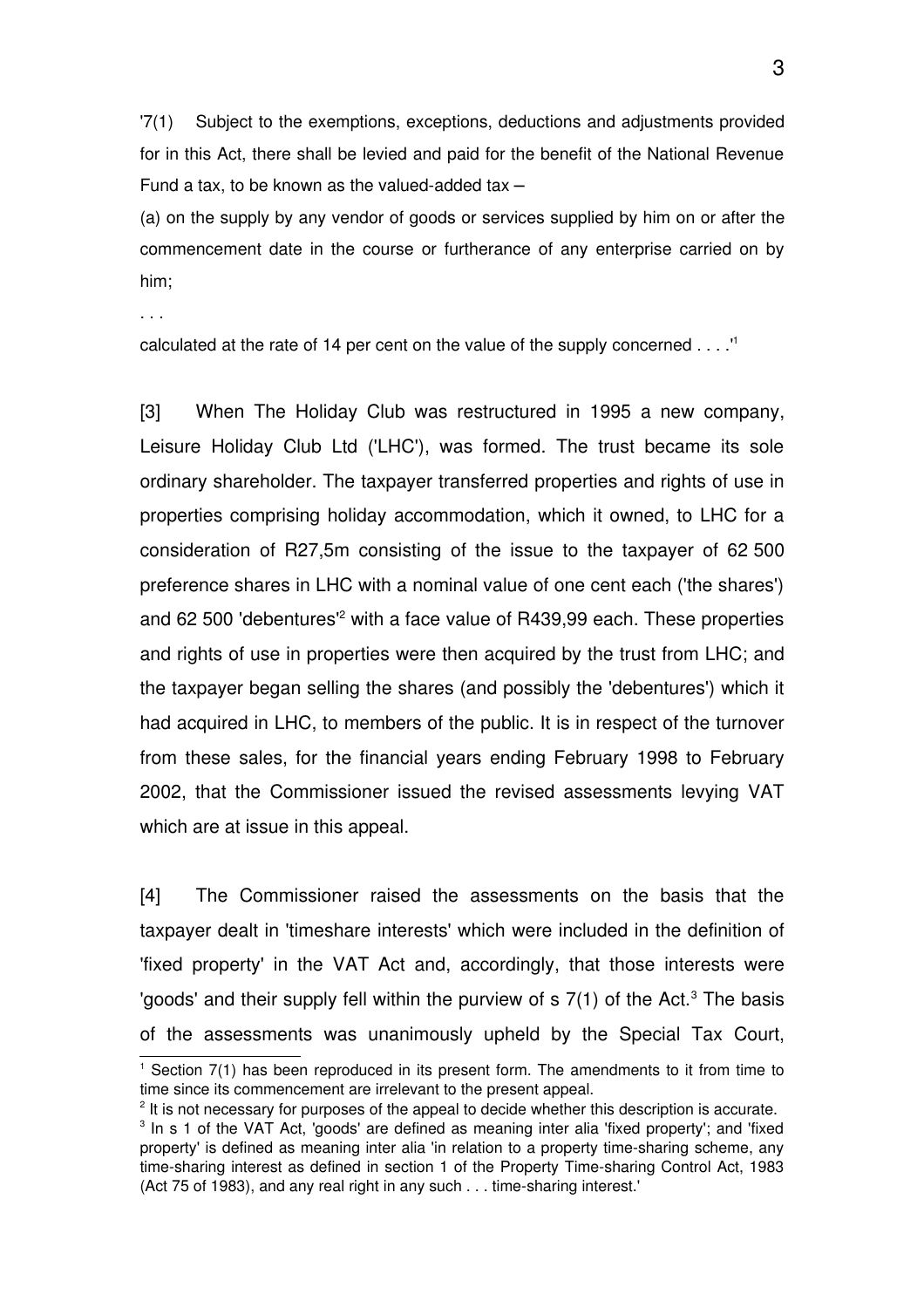Durban (Hurt J presiding). Leave to appeal to this court was subsequently granted in terms of s 34 of the VAT Act read with s 86A(2)(b)(i) and s 86(5) of the Income Tax Act 58 of 1962.

[5] Because of the view I take it is unnecessary to consider the correctness of the basis of the order made by the Special Tax Court because even if the basis was incorrect, as contended by the taxpayer (and I express no view in this regard), the onus was on the taxpayer, in terms of s 37 of the VAT Act,<sup>[4](#page-3-0)</sup> to prove that the turnover from the sales was nevertheless exempt. This the taxpayer sought to do by arguing that what was supplied to the members of the public were 'financial services' in the form of 'equity securities', as defined in s 2, which were exempt from VAT in terms of s 12(a) of the Act. Those provisions read inter alia:

'12. The supply of any of the following goods or services shall be exempt from the tax imposed under  $s \, 7(1)(a)$ :

(a) The supply of any financial services . . . .'

'2(1) For the purpose of this Act, the following activities shall be deemed to be financial services:

. . .

(d) the issue, allotment or transfer of ownership of an equity security  $\dots$ 

. . .

 $(2)$  For the purposes of subsec  $(1)$  –

. . .

"equity security" means any interest in or right to a share in the capital of a juristic person . . . .'

[6] In the words of counsel who drew the heads of argument on behalf of the taxpayer:

'The essential question is whether the basis of the scheme was changed [in 1995] to one in which "shares" rather than "points" were sold.'

<span id="page-3-0"></span><sup>4</sup> Section 37 provides:

<sup>&#</sup>x27;The burden of proof that any supply . . . is exempt from or not liable to any tax chargeable under this Act . . . shall be upon the person claiming such exemption . . . and upon the hearing of any appeal from any decision of the Commissioner, the decision shall not be reversed or altered unless it is shown by the appellant that the decision is wrong.'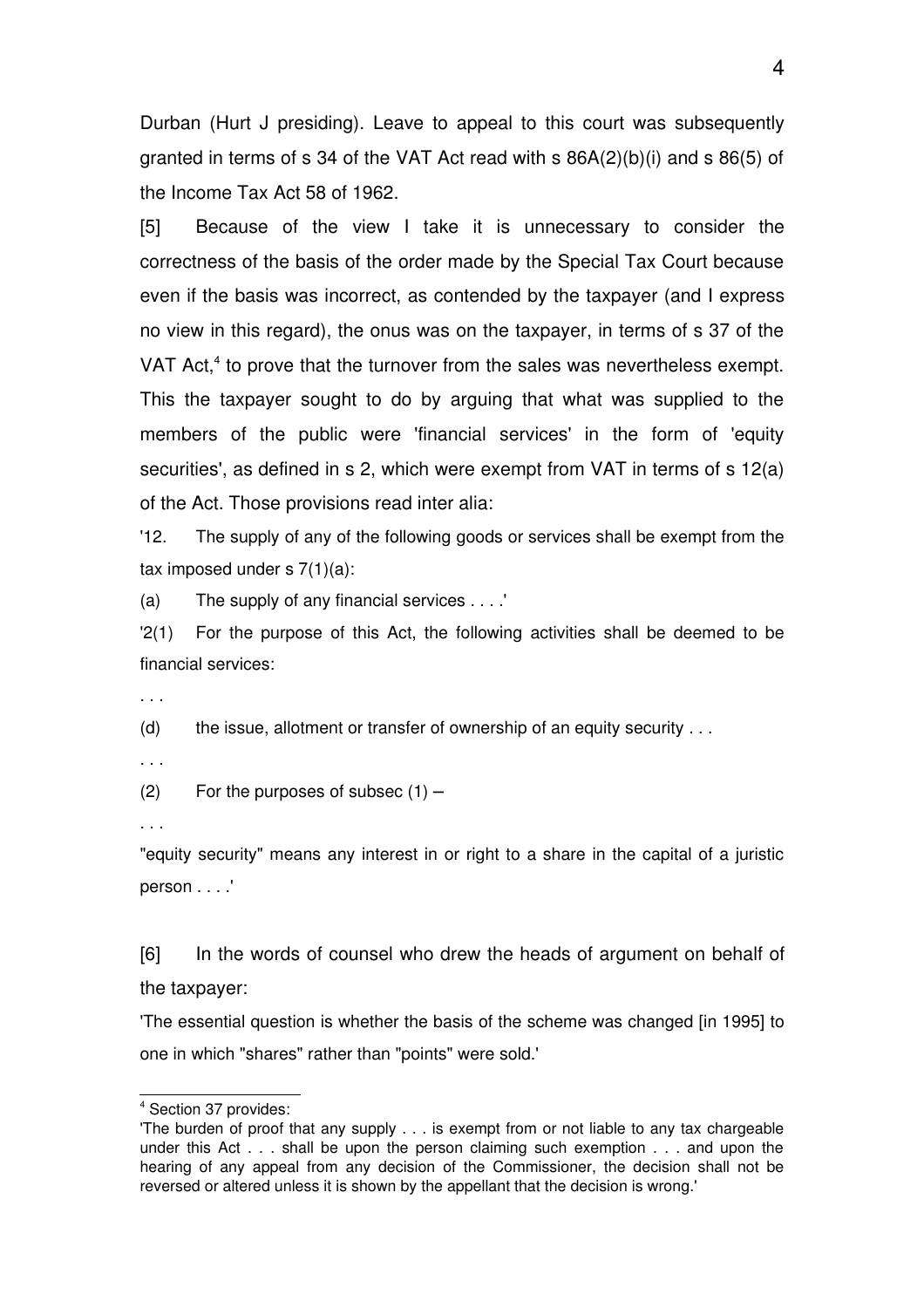Put differently, in order to succeed, the taxpayer would have had to show that the occupation rights formed part of the bundle of incorporeal rights comprising the shares in LHC which the taxpayer sold to members of the public. The source of such rights could only be found in the memorandum or articles of association of LHC $^5$  $^5$  or in any valid resolution passed in accordance with the memorandum and articles setting out the rights attaching to the shares to be issued pursuant to the resolution.<sup>[6](#page-4-1)</sup>

[7] At the time LHC was incorporated, the terms governing the shares were set out in clause 3 of its original articles of association. That clause gave the right to shareholders to use the property of the company in the following terms:

'3(a) The preference shareholder shall:

1. Be entitled to use any property acquired by the company for leisure or holiday purposes in accordance with a schedule of use to be prepared by the directors of the company, which schedule shall ensure that each shareholder has equal access to the use and enjoyment of the property, determined pro rata to the number of shares held . . . .'

However by special resolution passed on 15 September 1995, which was before any shares at issue in this appeal were issued and therefore before the taxpayer sold such shares to members of the public, clause 3 was amended to exclude the paragraph just quoted.

[8] The articles of LHC did not provide that the shareholder would be entitled to an allocation of points rights pro rata to its shareholding  $-$  indeed, there is no link between the two in the articles (or memorandum) of LHC. Certificates issued to members of the public read as follows:

<span id="page-4-0"></span><sup>5</sup> *Commissioners of Inland Revenue v Crossman & others: Commissioners of Inland Revenue v Mann & others* [1936] 1 All ER 762 (HL) at 787; *Wessels & 'n ander v D A Wessels & Seuns (Edms) Bpk & andere* 1987 (3) SA 530 (T) at 561G-H; *Letseng Diamonds Ltd v JCI Ltd & others; Trinity Asset Management (Pty) Ltd & others v Investec Bank Ltd & others* 2007 (5) SA 564 (W) para 17.

<span id="page-4-1"></span><sup>&</sup>lt;sup>6</sup> Blackman et al *Commentary on the Companies Act* ad s 91 p 5–174-1; Morse et al Palmer's *Company Law* para 6.104.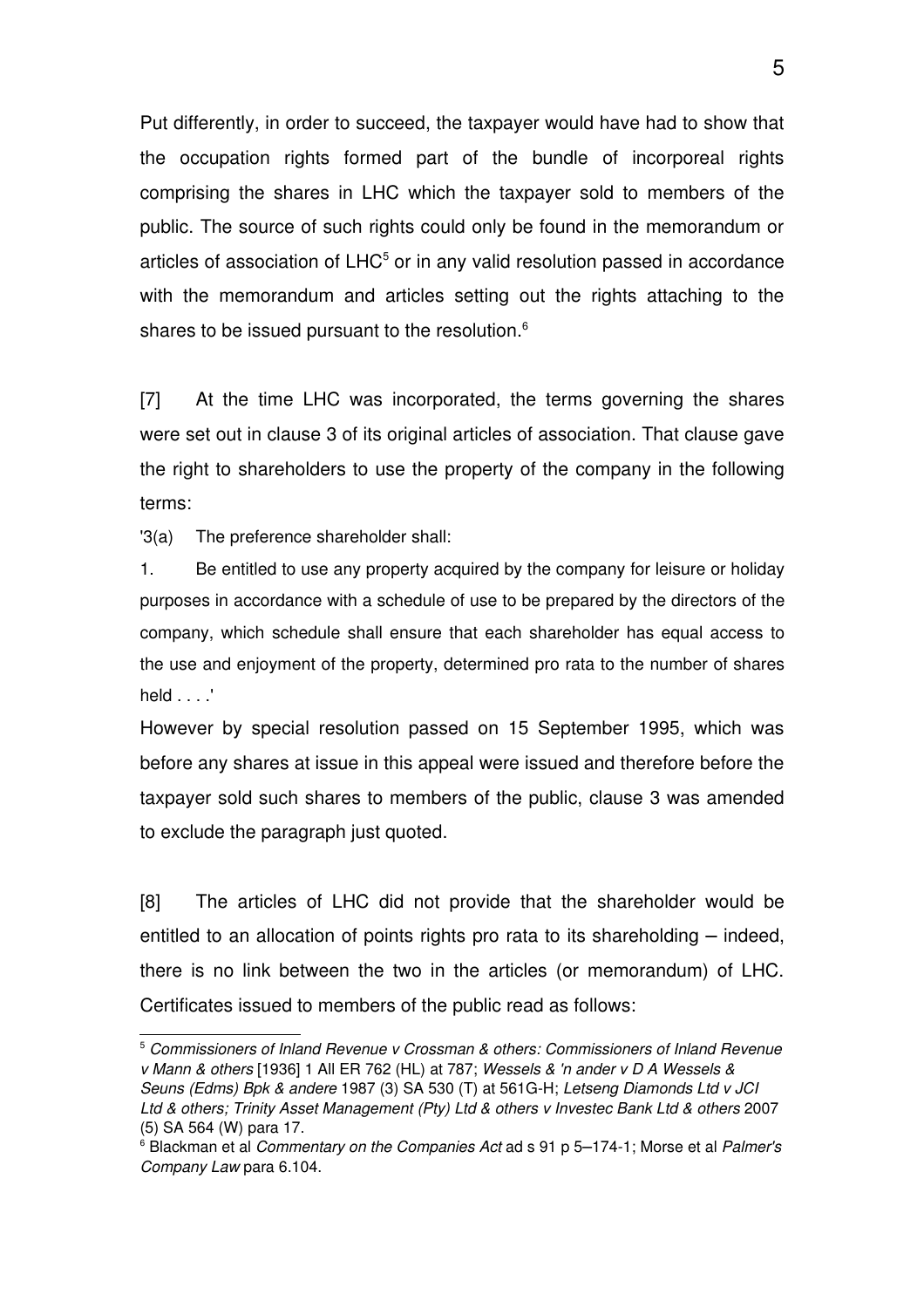#### **'Share Certificate**

This is to certify that the undermentioned is the registered owner of fully paid Preferent Shares of one cent each in the abovementioned Company subject to the Memorandum and Articles of Association of the Company.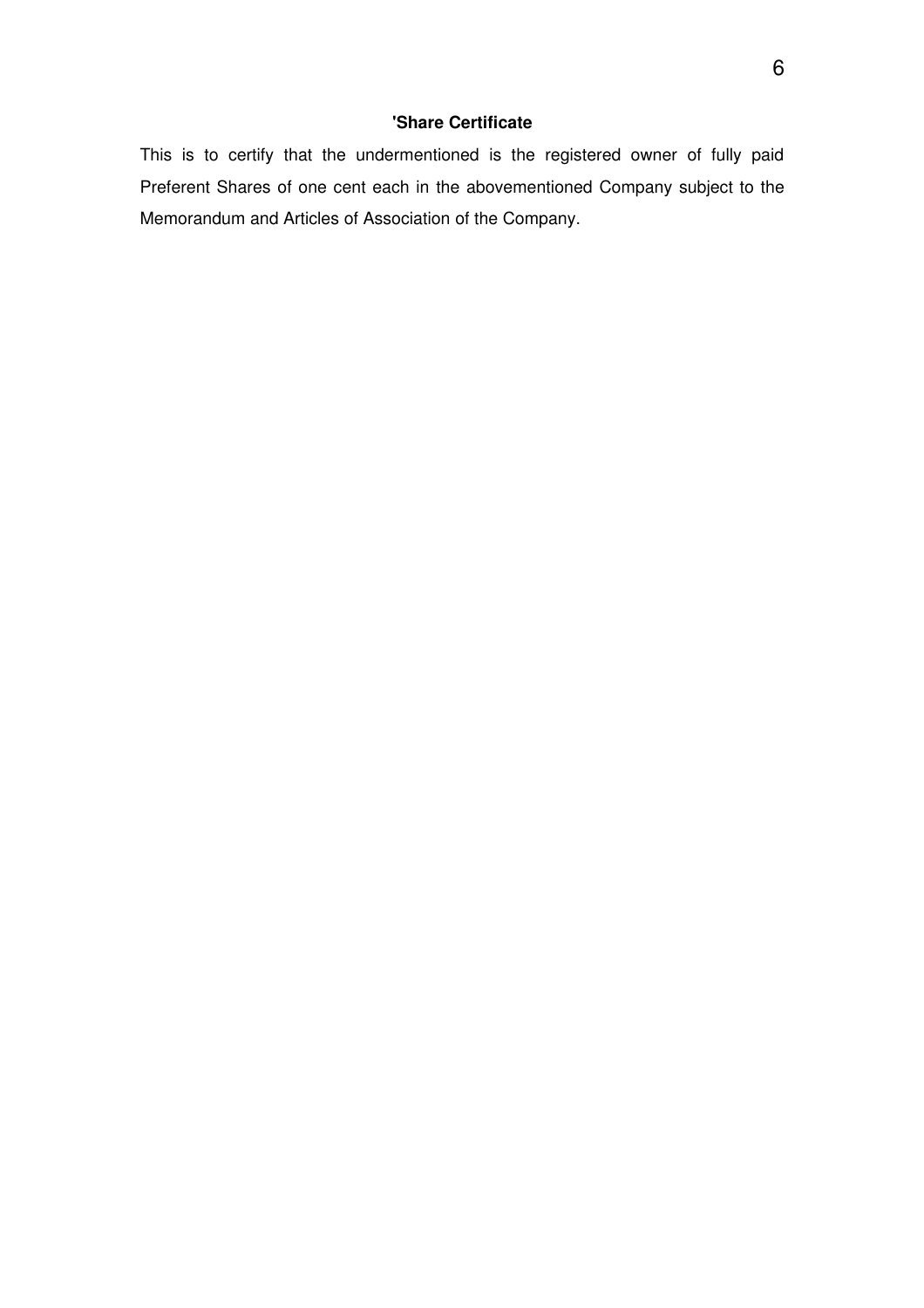#### **Points Rights Certificate**

Subject to the payment of Membership and Reservation Fees, this certificate also entitles the holder to the equivalent user rights in Points in The Holiday Club.'

[9] Clause 1 of the standard sale agreement between the taxpayer and members of the public read:

'The Trading Company [the taxpayer] hereby sells to the Investor who hereby purchases in perpetuity upon the terms and conditions of this Agreement a share interest in the Company [LHC], referred to as Points Rights in the Scheme, which entitles him/her to be credited each year with the number of Points as determined in Schedule 2 hereto.'

Certain of the concepts are defined as follows:

**'Points Rights** - means a right for the Member to be credited each year with the number of Points specified in the Points Rights/Share Certificate;

**Points/Shares** - means the instrument by means of which the Member of Points/Shares becomes entitled to exercise the right to the Use and Occupation of Accommodation;

**Scheme**  $-$  means a property time-sharing scheme known as "The Holiday Club" pertaining to the Accommodation conducted in terms of the rules thereto;

**Accommodation** means the property, immovable or otherwise, intended for use ─ by any Member in any Resort, including the movables, and in respect of which the Accommodation is owned, leased, rented or otherwise available from time to time by the Trust and are accordingly included in the Scheme.'

From what I have previously said it is quite clear that it was not the 'share interest in the Company' (ie LHC) referred to in clause 1 of the standard sale agreement which entitled the member of the public 'to be credited each year with points rights' which, in turn, entitled the member to accommodation rights in terms of the scheme. The points rights conferred such entitlement. What was sold were shares and points rights. As Mr Fernandes, the company secretary of the taxpayer (called to testify on its behalf), correctly said in cross-examination: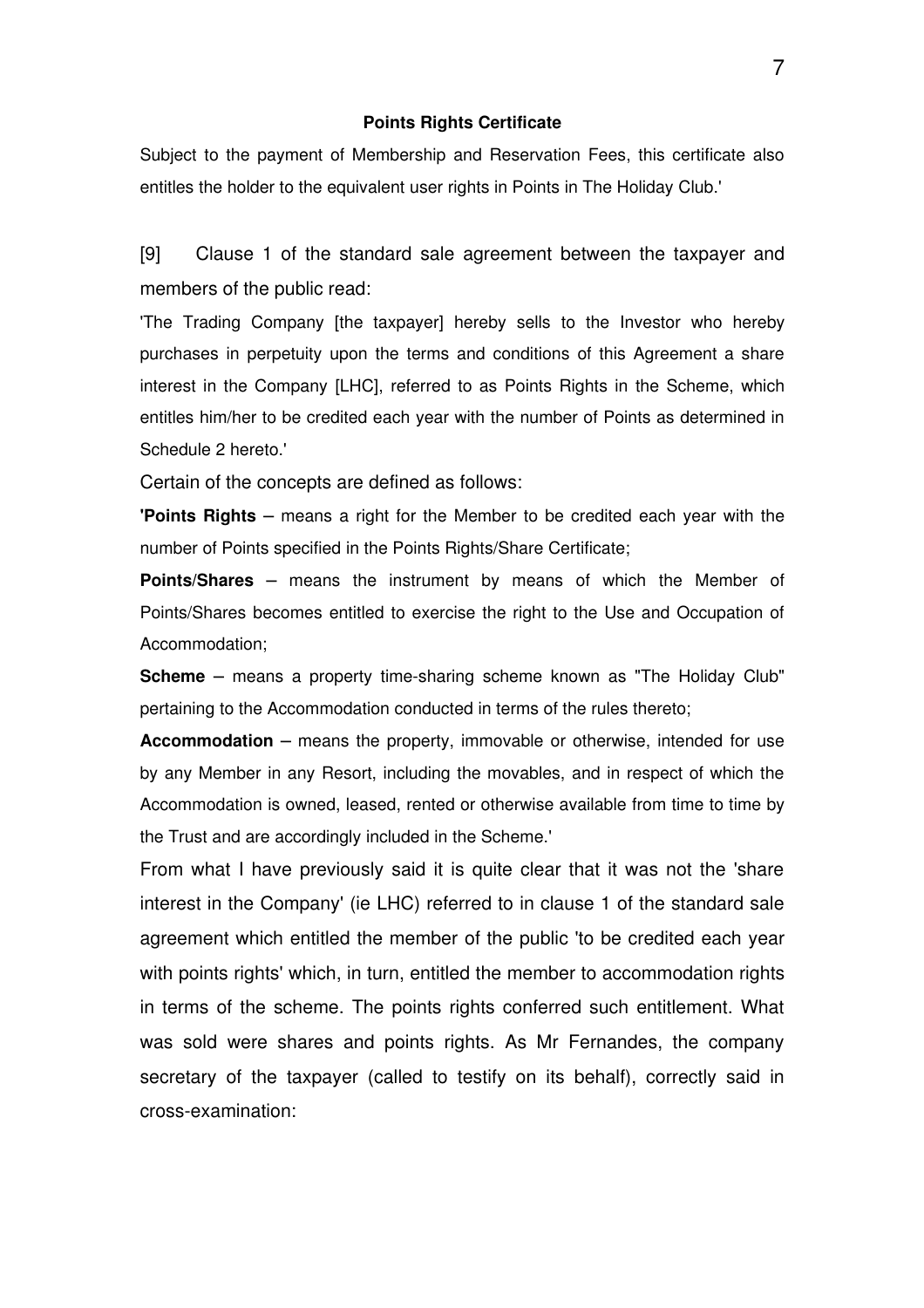'CROSSEXAMINER: I'd just like to put it to you for any further comment you wish to make that after 1995, if you sold shares, what you sold were 1 cent preference shares and points.

MR FERNANDES: And?

CROSSEXAMINER: And points, the same points that you'd been selling before you continued to sell but you tagged on to it a 1 cent preference share.

MR FERNANDES: Correct. The points for accommodation and the shares for ownership.'

The fact that the taxpayer as a matter of commercial practice only sold points together with shares (a fact much emphasized in the heads of argument and by counsel who represented the taxpayer when the matter was argued in this court) does not result in a merger of the rights attaching to each, nor does it entitle the shareholder qua shareholder to exercise the right of a points holder or a points holder to exercise the rights of a shareholder.

[10] Counsel representing the taxpayer when the appeal was argued before this court relied on the decision of the New Zealand Court of Appeal in Commissioner of Inland Revenue v Gulf Harbour Development Ltd.<sup>[7](#page-7-0)</sup> In that matter one member of a group of companies sold to the public redeemable preference shares in another member that operated a golf club and related facilities. The rights attached to each share, which passed to the purchaser, included membership of the club. The issue was whether such sales were to be treated as a supply of financial services for the purposes of the Goods and Services Tax Act 1985. The high court had held that the supplier of a share in a company operating a country club was an equity security and that the transaction was, therefore, an exempt supply of financial services for GST purposes. The Commissioner's primary submission on appeal was that what was supplied in substance was membership of the golf club and that this supply should attract GST; that the equity security element was ancillary to, or incidental to, the supply of membership of the club; and alternatively, that there were two supplies in the transaction namely the supply of an equity

<span id="page-7-0"></span><sup>7</sup> (2004) 21 NZTC 18, 915.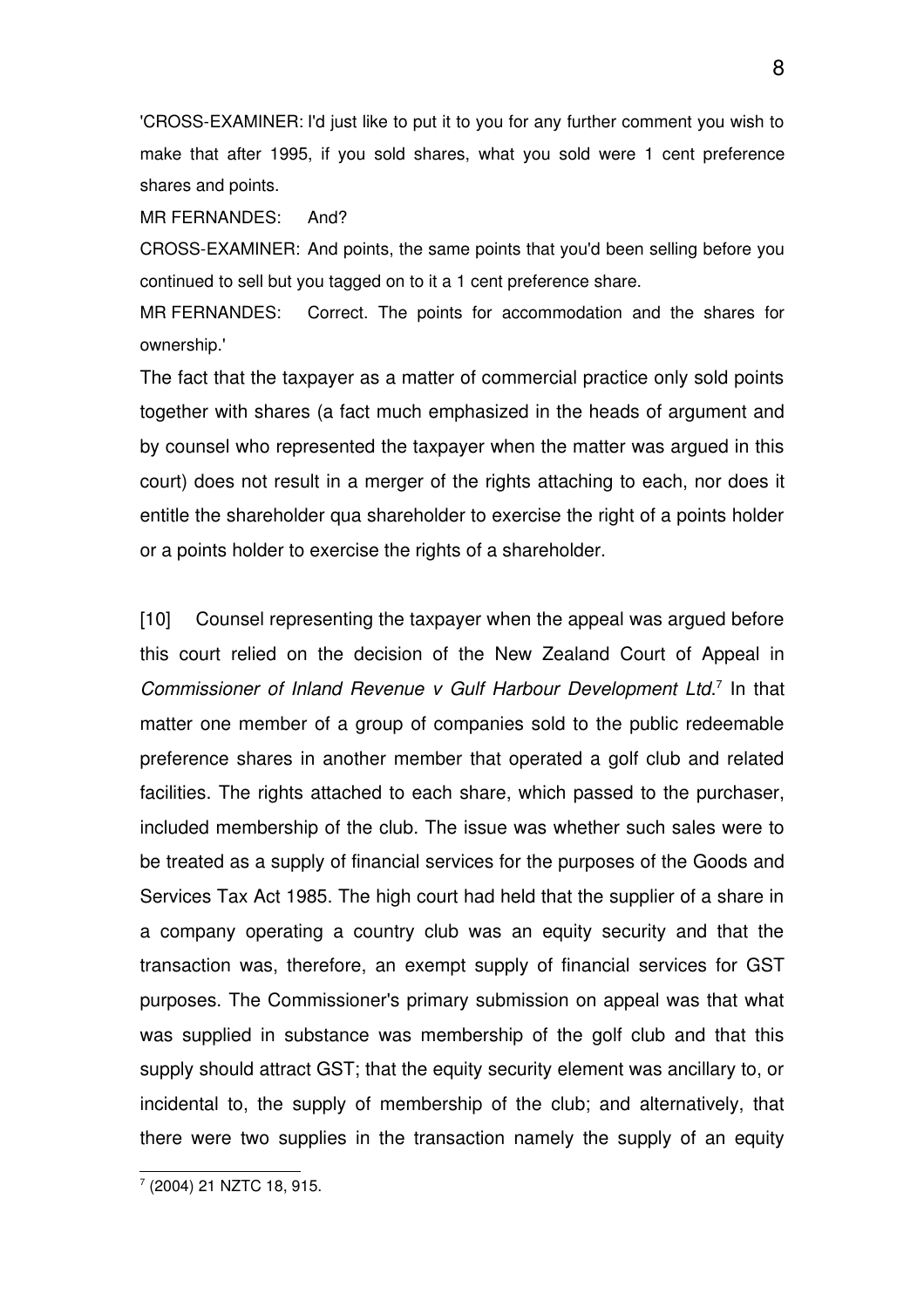security and the supply of membership of the golf club. The Commissioner's appeal was dismissed and the Court of Appeal held inter alia that how the offer was marketed and why people purchased the shares was irrelevant, in that everyone who buys a share in a company buys it to acquire the rights attaching to that share; that the share is in all cases a 'vehicle' for acquisition of the rights attached to it; and the fact that in this case the rights attached to the shares were rights to membership in the country club did not alter what the purchasers were acquiring. The high court's view that there was no evidence to support the supply of more than the shares was confirmed and the Court of Appeal held that the right to membership passed not as a discrete element, but as an incident of share ownership.

[11] In the present matter I have held that the right to occupy was supplied not as an incident of share ownership, but as a discrete element (in the form of points rights). The case is for that reason of no assistance to the taxpayer.

[12] It was in dispute whether, at the same time that shares and, as I have found, points rights were sold to members of the public, the 'debentures' acquired by the taxpayer in LHC were also sold. It is not necessary to resolve the dispute nor is it necessary to establish a value for the shares. The VAT Act makes express provision for a composite supply of goods which are subject to VAT and those that are not in s 10(22) which reads as follows:

'Where a taxable supply is not the only matter to which a consideration relates, the supply shall be deemed to be for such part of the consideration as is properly attributable to it.'

But the Taxpayer conceded that if the rights to accommodation supplied to members of the public did not form part of the rights attaching to the shares, the full consideration paid by members of the public was subject to VAT.

[13] The appeal is dismissed with costs including the costs of two counsel.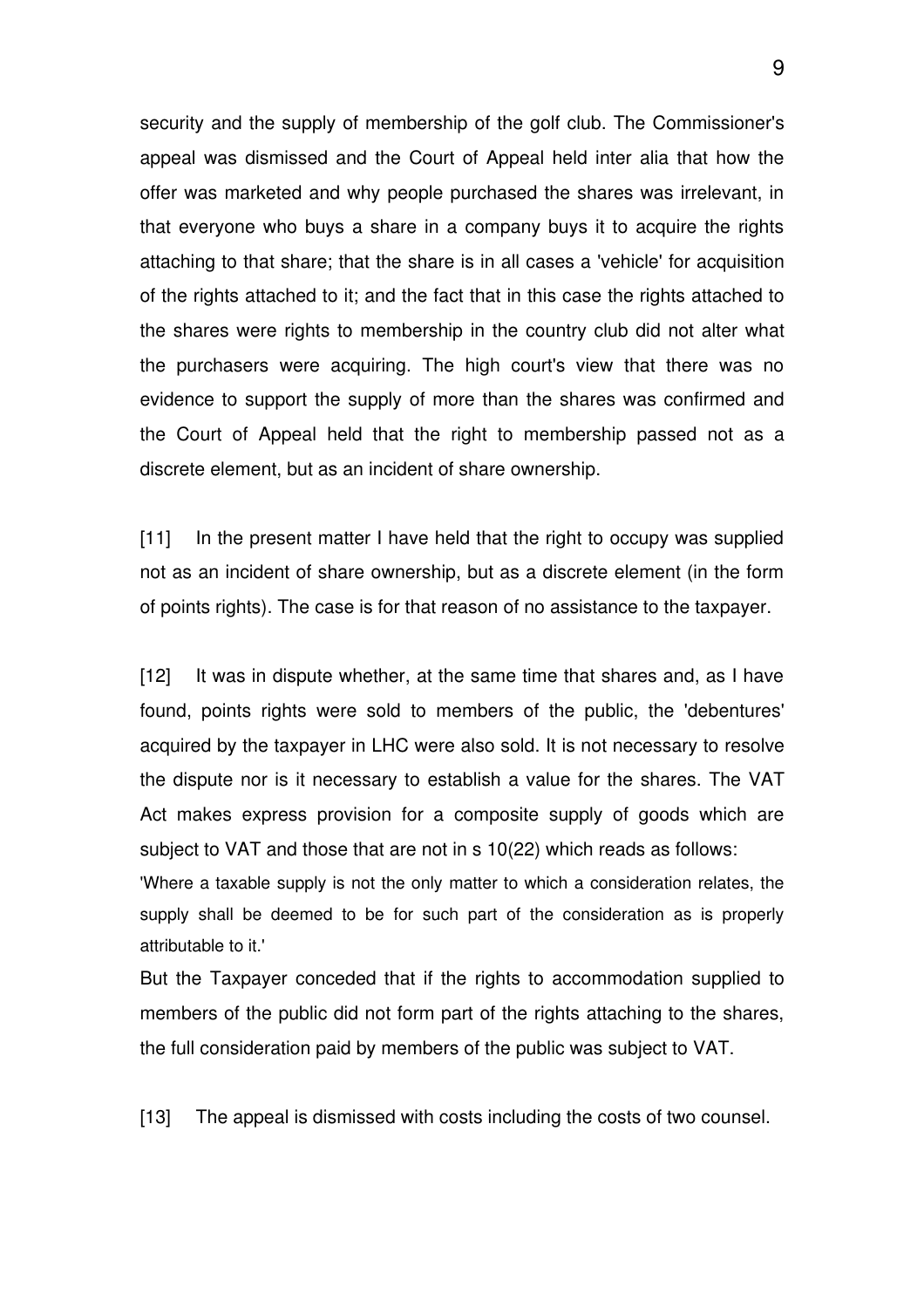T D CLOETE JUDGE OF APPEAL

\_\_\_\_\_\_\_\_\_\_\_\_\_\_\_